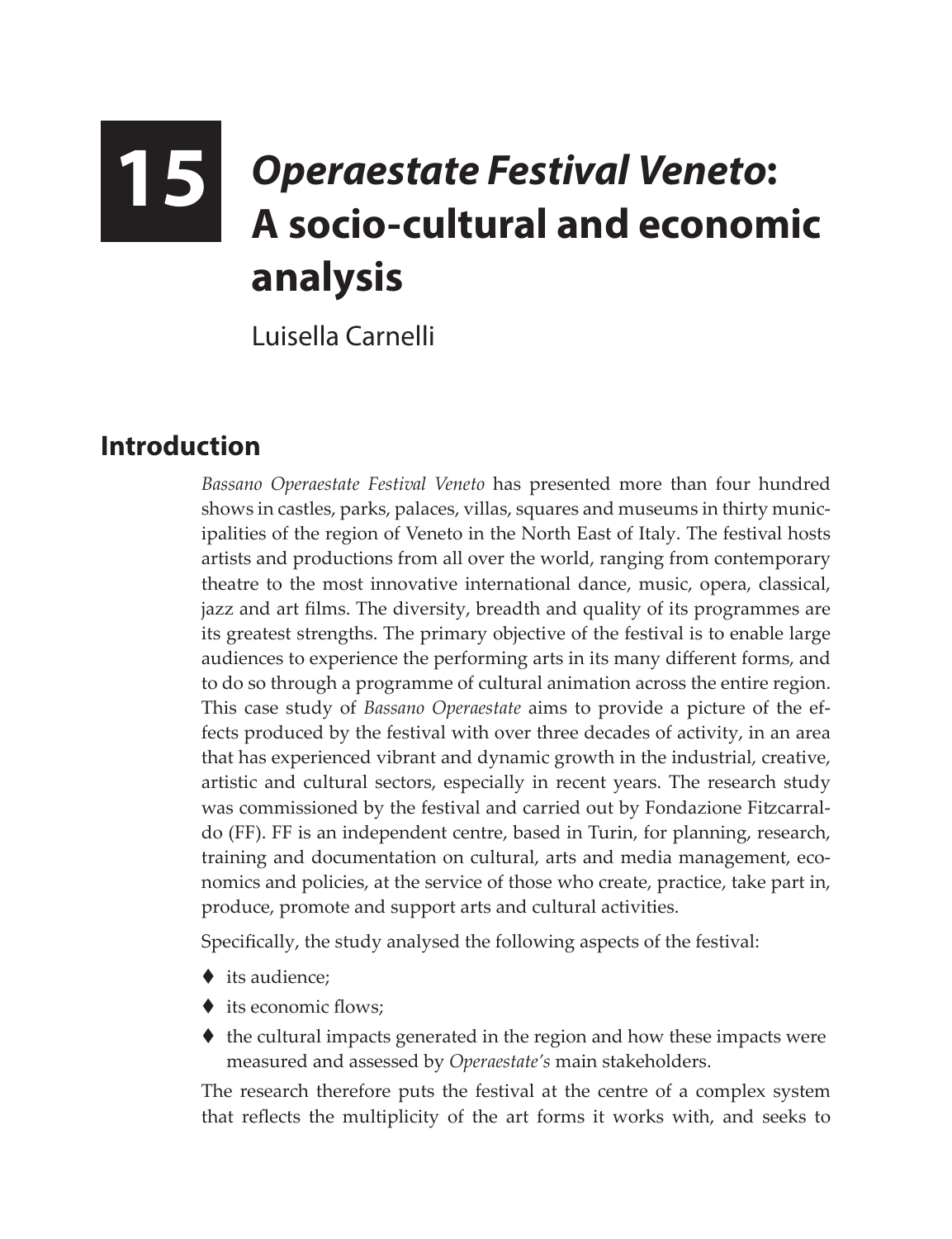investigate and interpret the multi-layered system of relationships, and the many interconnections between the festival and the region (considered as a complex system of players). This ambitious research project does not pretend to reveal the full multiplicity of effects that a cultural event like *Operaestate* can generate, but it is a first attempt to produce a multi-level representation of the 'benefits' that a long running cultural activity can generate over time.

#### **The Research Project**

This evaluation of the impacts of *Operaestate* aims to describe the multiple dimensions and effects resulting from its work over thirty years. *Operaestate* is deeply rooted in the region, and is especially renowned for how it presents the artistic and cultural challenges of contemporary theatre.

The research methodology began with the key features of the festival, which are:

- The temporal dimension: in which key aspects are short term planning (June to September) and sustainability and the festival's longevity (31 editions).
- The wide range of stakeholders, which includes about 40 municipalities and 67 venues.
- The density and variety of the programme: drama, opera, cinema and contemporary dance and theatre.
- ◆ Its commitment to best practice in production, programming and support for artists and performers.

These project coordinates allowed for the articulation of some key questions. In particular, whether the nature and history of *Operaestate* required a broad definition of regional development, one which took full account of the different values and benefits that the festival can deliver over time, but which are often difficult to measure.

The research incorporated a multi-layered approach in its use of selected analytical tools in evaluating the different outcomes that *Operaestate* produces in the region.

The research analysed the following topics: